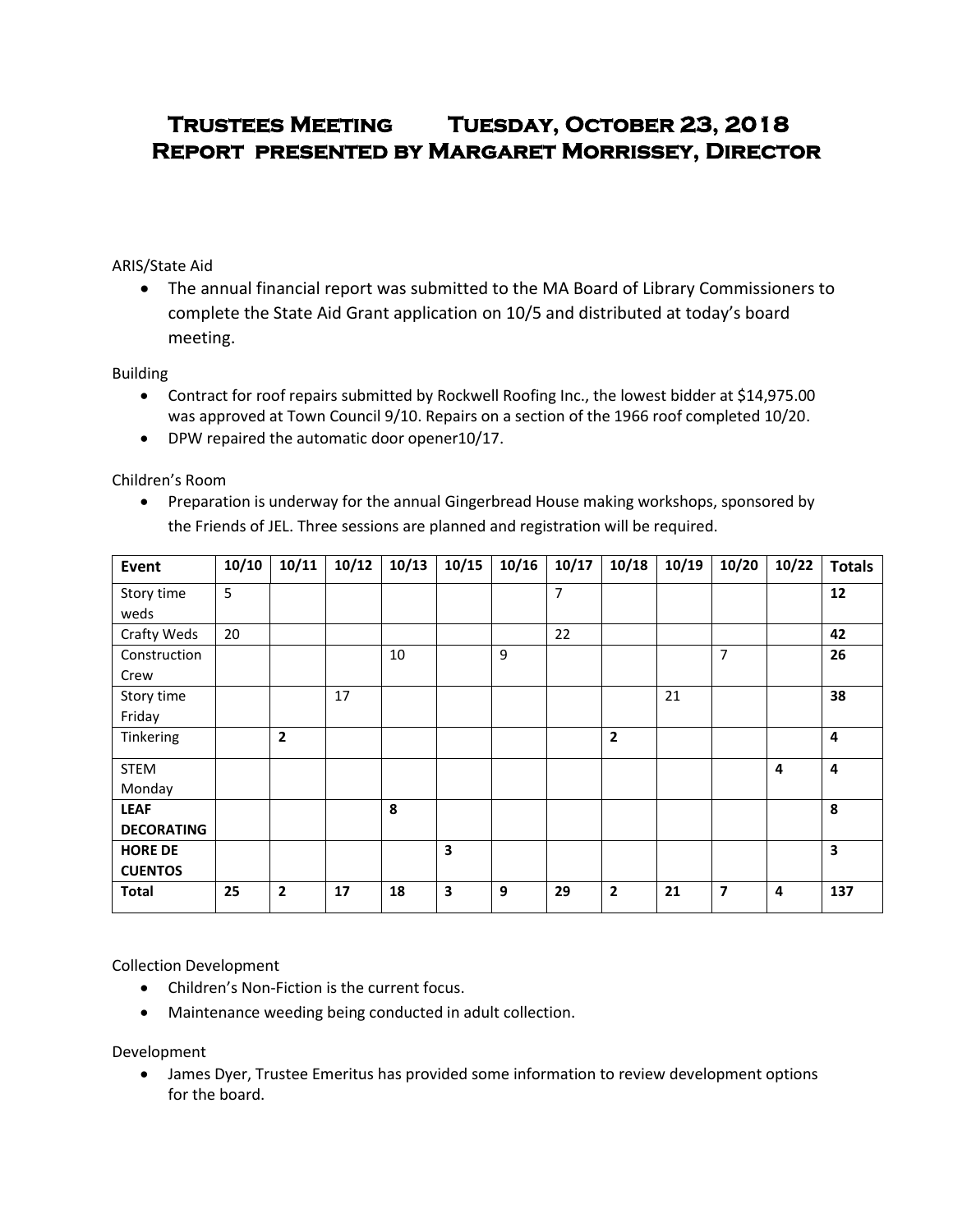Friends of JEL

- The Friends had a table at the Autumn Fest on the common on 9/22. There were 80 participants who worked on the craft project. It was also an opportunity for the FOJEL to engage with the community.
- Generously funded many of our programs and providing honoraria for presenters.

## Gift

 Ann (Martel) and Paul Rapo presented a gift to the library of Cushing's Manual used by Felix Gatineau when he was a state representative.

#### Grants

 Prepared 14 letter of support for the annual Local Cultural Council grant round and liaising with performers and presenters.

#### Media

 Significant coverage being received from Southbridge Evening News, Citizen Chronicle, Focused on Southbridge and SCTV, assisting in promoting the library and our programs to a wider audience.

#### Meetings

- Working with the Southbridge Trail Committee to discuss the installation of a *Story Walk* at West Street Trail. Gathering information from other libraries that have participated in this program.
- Attended CHNA5 (Community Health Network Area 5) meeting 10/19

#### **Outreach**

- *Literacy Volunteers of Central MA* held their annual Student and Tutor Recognition event 10/11. Library director was invited to address the group.
- *Red Ribbon Campaign* underway and the library has many postings to promote abstinence from substances. The theme this year is "Life is Your Journey – Travel Drug Free".

#### Programs

- The featured exhibitor for the month is Debra Horan who presented her photographic work. Debra owns Booklovers Gourmet, in Webster.
- The film for the Library Box Office was *Get Out,* a speculative thriller.
- Photographer Dale Monette presented a program "2018: The Year of the Bird", sponsored by the Friends of JEL on 10/20, and part of the Walktober programming of The Last Green Valley. Recorded for cable and You Tube.

#### Safety and Security

• Police officers conduct walk-throughs on a regular basis

#### Senior Tax Abatement

 All participants will have completed the 65-hour requirement. One person has offered to volunteer to the end of the year until the new program commences.